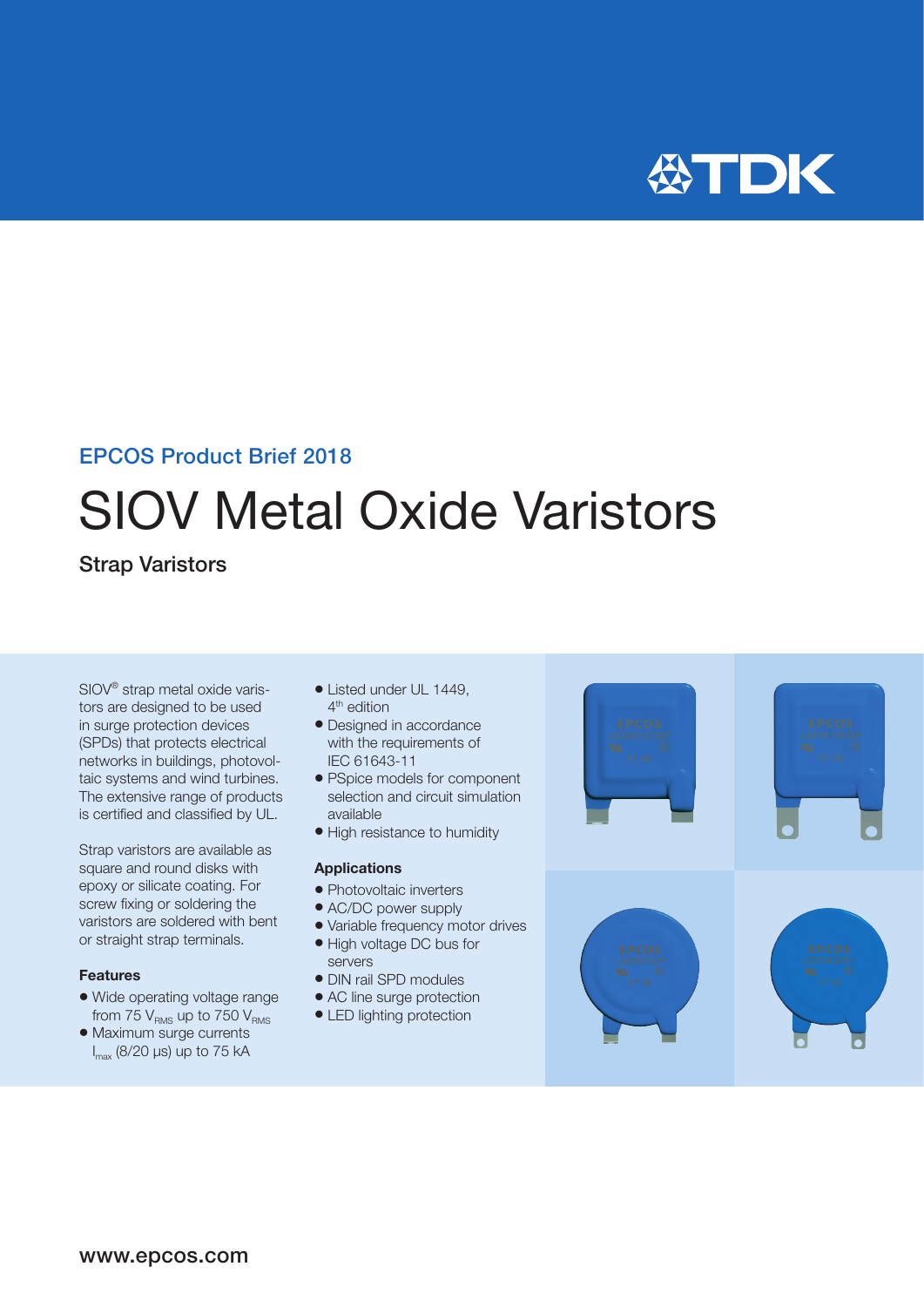## LS40

### Features

- $\bullet$  I<sub>max</sub> 8/20 µs: 40 kA
- $\bullet$  Operating voltage V $_{\rm RMS}$ : 75 V ... 750 V
- $\bullet$  UL 1449, 4<sup>th</sup> edition

### • Designed in accordance with the requirements of IEC 61643-11, class II

- IEC 61051
- $\bullet$  CSA approval

 $\frac{\triangle}{\text{EPCOS}}$ 

| <b>Electrical specifications and ordering codes</b>                          |                    |               |                |                |                |                |                |                |                           |  |  |
|------------------------------------------------------------------------------|--------------------|---------------|----------------|----------------|----------------|----------------|----------------|----------------|---------------------------|--|--|
| <b>Ordering code</b>                                                         | B72240L            | 0750K100      | 0131K100       | 0141K100       | 0151K100       | 0231K100       | 0251K100       | 0271K100       | 0321K100                  |  |  |
| <b>Type</b>                                                                  | <b>SIOV-LS40K </b> | <b>75QP</b>   | 130QP          | 140QP          | 150QP          | 230QP          | 250QP          | 275QP          | 320QP                     |  |  |
| Dimensions for bent strap terminals                                          |                    |               |                |                |                |                |                |                |                           |  |  |
| $th_{\text{max}}$                                                            | mm                 | 8.0           | 8.1            | 8.2            | 8.3            | 9.0            | 9.2            | 9.4            | 9.9                       |  |  |
| $L \pm 1.0$                                                                  | mm                 | $-3.7$        | $-3.5$         | $-3.3$         | $-3.2$         | $-2.0$         | $-1.8$         | $-1.6$         | $-1.1$                    |  |  |
| <b>Ordering code</b>                                                         | B72240L            | 0750K102      | 0131K102       | 0141K102       | 0151K102       | 0231K102       | 0251K102       | 0271K102       | 0321K102                  |  |  |
| <b>Type</b>                                                                  | <b>SIOV-LS40K </b> | <b>75QPK2</b> | <b>130QPK2</b> | <b>140QPK2</b> | <b>150QPK2</b> | <b>230QPK2</b> | <b>250QPK2</b> | <b>275QPK2</b> | 320QPK2                   |  |  |
| Dimensions for straight strap terminals                                      |                    |               |                |                |                |                |                |                |                           |  |  |
| th $_{\text{max}}$                                                           | mm                 | 8.0           | 8.1            | 8.2            | 8.3            | 9.0            | 9.2            | 9.4            | 9.9                       |  |  |
| $L \pm 1.0$                                                                  | mm                 | 4.2           | 4.4            | 4.5            | 4.6            | 5.4            | 5.6            | 5.8            | 6.3                       |  |  |
| Maximum ratings $\textcircled{r}_{A}$ = 85 °C                                |                    |               |                |                |                |                |                |                |                           |  |  |
| V <sub>RMS</sub>                                                             | V                  | 75            | 130            | 140            | 150            | 230            | 250            | 275            | 320                       |  |  |
| $V_{DC}$                                                                     | V                  | 100           | 170            | 180            | 200            | 300            | 320            | 350            | 420                       |  |  |
| $I_{\text{max}}^{1}$ @ 8/20 µs                                               | A                  | 40000         | 40000          | 40000          | 40000          | 40000          | 40000          | 40000          | 40000                     |  |  |
| $I_n^{2)}$ @ 8/20 µs                                                         | A                  | 20000         | 20000          | 20000          | 20000          | 20000          | 20000          | 20000          | 20000                     |  |  |
| $W_{\text{max}}$ @ 2 ms                                                      | J                  | 190           | 310            | 340            | 360            | 460            | 490            | 550            | 640                       |  |  |
| $P_{max}$                                                                    | W                  | 1.4           | 1.4            | 1.4            | 1.4            | 1.4            | 1.4            | 1.4            | 1.4                       |  |  |
| Characteristics $\mathcal{Q}$ T <sub>A</sub> = 25 °C                         |                    |               |                |                |                |                |                |                |                           |  |  |
| $V_{v}$ @ 1 mA                                                               | $\vee$             | 120           | 205            | 220            | 240            | 360            | 390            | 430            | 510                       |  |  |
| $\Delta V$ <sub>v</sub> @ 1 mA                                               | %                  | ±10           | ±10            | ±10            | ±10            | ±10            | ±10            | ±10            | ±10                       |  |  |
| Maximum clamping voltage                                                     |                    |               |                |                |                |                |                |                |                           |  |  |
| $V_c \otimes i_c$                                                            | V                  | 220           | 340            | 365            | 395            | 595            | 650            | 710            | 840                       |  |  |
| $\mathsf{i}_{\mathsf{c}}$                                                    | A                  | 300           | 300            | 300            | 300            | 300            | 300            | 300            | 300                       |  |  |
| $C_{\text{typ}}$ @ 1 kHz                                                     |                    |               |                |                |                |                |                |                |                           |  |  |
|                                                                              | pF                 | 11000         | 5600           | 5200           | 4800           | 3200           | 2900           | 2700           | 2300                      |  |  |
| <b>Ordering code</b>                                                         | B72240L            | 0381K100      | 0421K100       | 0441K100       | 0461K100       | 0511K100       | 0551K100       | 0681K100       | 0751K100                  |  |  |
| <b>Type</b>                                                                  | <b>SIOV-LS40K </b> | 385QP         | 420QP          | 440QP          | 460QP          | 510QP          | 550QP          | 680QP          | 750QP                     |  |  |
| Dimensions for bent strap terminals                                          |                    |               |                |                |                |                |                |                |                           |  |  |
| $th_{\text{max}}$                                                            | mm                 | 10.6          | 10.9           | 11.1           | 11.4           | 12.3           | 12.3           | 13.5           | 14.1                      |  |  |
| $L \pm 1.0$                                                                  | mm                 | $-0.4$        | 0.0            | 0.2            | 0.4            | 0.9            | 1.2            | 2.4            | $\ensuremath{\mathsf{3}}$ |  |  |
| <b>Ordering code</b>                                                         | B72240L            | 0381K102      | 0421K102       | 0441K102       | 0461K102       | 0511K102       | 0551K102       | 0681K102       | 0751K102                  |  |  |
| <b>Type</b>                                                                  | <b>SIOV-LS40K </b> | 385QPK2       | <b>420QPK2</b> | 440QPK2        | 460QPK2        | 510QPK2        | 550QPK2        | 680QPK2        | <b>750QPK2</b>            |  |  |
| Dimensions for straight strap terminals                                      |                    |               |                |                |                |                |                |                |                           |  |  |
| $th_{max}$                                                                   | mm                 | 10.6          | 10.9           | 11.1           | 11.4           | 12.3           | 12.3           | 13.5           | 14.1                      |  |  |
| $L \pm 1.0$                                                                  | mm                 | 6.9           | 7.3            | 7.6            | 7.8            | 8.7            | 8.8            | 9.9            | 10.5                      |  |  |
| Maximum ratings $\textcircled{1}_{\mathbb{A}} = 85 \text{ }^{\circ}\text{C}$ |                    |               |                |                |                |                |                |                |                           |  |  |
|                                                                              | V                  | 385           | 420            | 440            | 460            | 510            | 550            | 680            | 750                       |  |  |
| $\mathsf{V}_{\mathsf{RMS}}$<br>$\mathsf{V}_{\mathsf{DC}}$                    | V                  | 505           | 560            | 585            | 615            | 670            | 745            | 895            | 970                       |  |  |
| $I_{\text{max}}^{1}$ @ 8/20 µs                                               | A                  | 40000         | 40000          | 40000          | 40000          | 40000          | 40000          | 40000          | 40000                     |  |  |
| $I_n^{2)}$ @ 8/20 µs                                                         | A                  | 20000         | 20000          | 20000          | 20000          | 20000          | 20000          | 20000          | 20000                     |  |  |
| $W_{\text{max}}$ @ 2 ms                                                      | J                  | 800           | 910            | 950            | 960            | 960            | 960            | 1100           | 1200                      |  |  |
| $\mathsf{P}_{\mathsf{max}}$                                                  | W                  | 1.4           | 1.4            | 1.4            | $1.4$          | 1.4            | 1.4            | 1.4            | 1.4                       |  |  |
| Characteristics $\mathcal{Q}$ T <sub>A</sub> = 25 °C                         |                    |               |                |                |                |                |                |                |                           |  |  |
| $V_v \otimes 1$ mA                                                           | V                  | 620           | 680            | 715            | 750            | 820            | 910            | 1100           | 1200                      |  |  |
| $\Delta V$ <sub>v</sub> @ 1 mA                                               | $\%$               | $\pm 10$      | $\pm 10$       | $\pm 10$       | $\pm 10$       | ±10            | $\pm 10$       | ±10            | $\pm 10$                  |  |  |
| Maximum clamping voltage                                                     |                    |               |                |                |                |                |                |                |                           |  |  |
| $V_c \otimes i_c$                                                            | V                  | 1025          | 1120           | 1180           | 1240           | 1355           | 1500           | 1815           | 2000                      |  |  |
| $i_{\rm c}$<br>$C_{\text{typ}}$ @ 1 kHz                                      | A<br>pF            | 300<br>1900   | 300<br>1800    | 300<br>1700    | 300<br>1600    | 300<br>1640    | 300<br>1400    | 300<br>1100    | 300<br>1000               |  |  |

<sup>1)</sup>  $I_{max}$  = maximum discharge current to IEC 61643-11, class II

 $^{2)}$  I<sub>n</sub> = nominal discharge current to IEC 61643-11, class II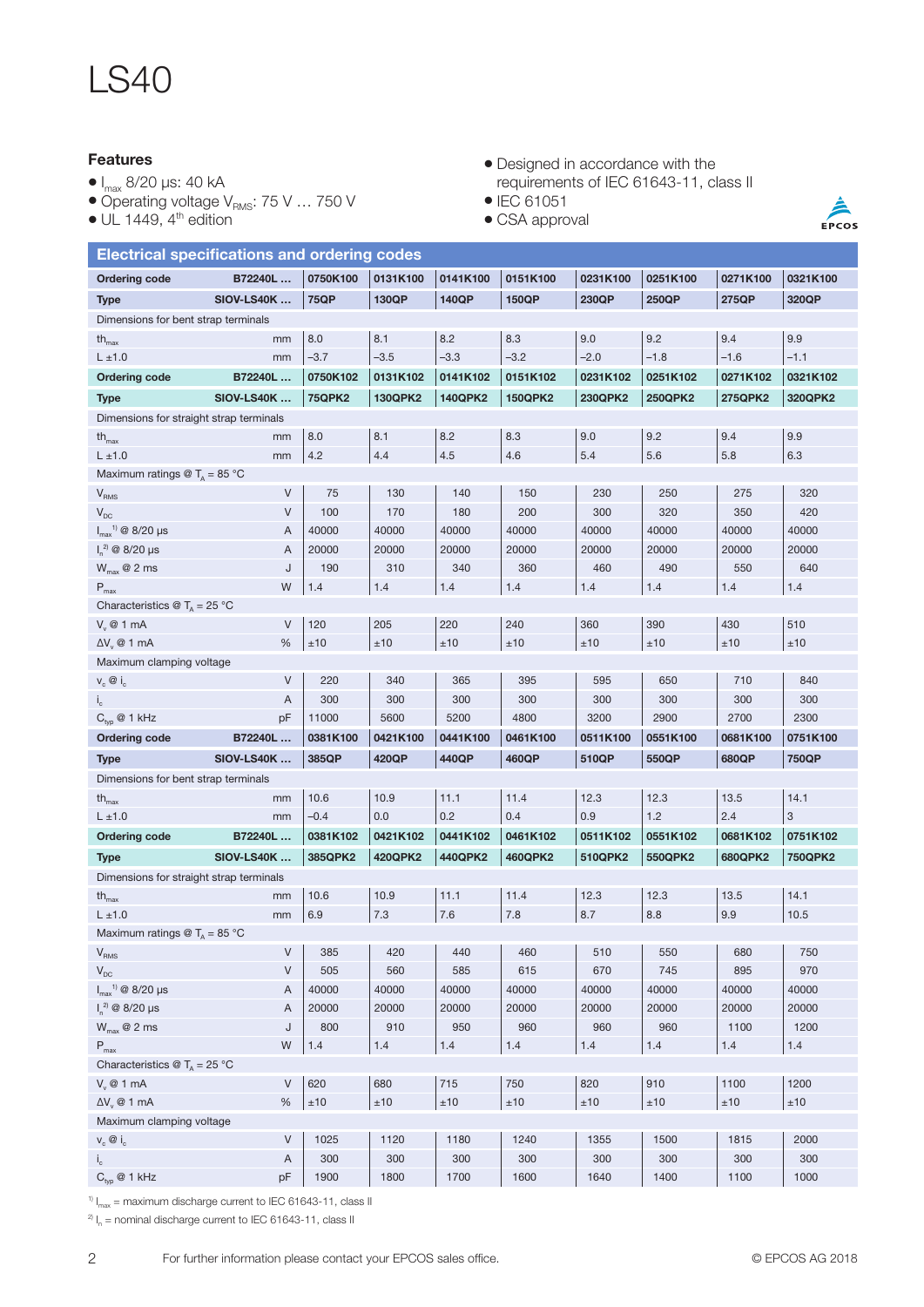## LS41

### Features

- $\bullet$  I<sub>max</sub> 8/20 µs: 50 kA
- $\bullet$  Operating voltage V $_{\rm RMS}$ : 130 V ... 460 V
- $\bullet$  UL 1449, 4<sup>th</sup> edition
- Designed in accordance with the requirements of IEC 61643-11, class II
- $\bullet$  IEC 61051
- CSA approval



| <b>Electrical specifications and ordering codes</b>  |                                                        |         |              |              |                         |          |        |                                                       |          |          |                   |          |
|------------------------------------------------------|--------------------------------------------------------|---------|--------------|--------------|-------------------------|----------|--------|-------------------------------------------------------|----------|----------|-------------------|----------|
|                                                      | <b>Ordering code</b><br>B72241L    0131K100   0141K100 |         |              |              | 0151K100 0231K100       | 0251K100 |        | 0271K100 0321K100                                     | 0381K100 | 0421K100 | 0441K100          | 0461K100 |
| <b>Type</b>                                          | SIOV-LS41K    130QP                                    |         | <b>140QP</b> | <b>150QP</b> | 230QP                   | 250QP    | 275QP  | 320QP                                                 | 385QP    | 420QP    | 440QP             | 460QP    |
| Dimensions for bent strap terminals                  |                                                        |         |              |              |                         |          |        |                                                       |          |          |                   |          |
| $th_{\text{max}}$                                    | mm                                                     | 8.1     | 8.2          | 8.3          | 9.0                     | 9.2      | 9.4    | 9.9                                                   | 10.6     | 10.9     | 11.1              | 11.4     |
| $L \pm 1.0$                                          | mm                                                     | $-3.5$  | $-3.3$       | $-3.2$       | $-2.0$                  | $-1.8$   | $-1.6$ | $-1.1$                                                | $-0.4$   | 0.0      | 0.2               | 0.4      |
|                                                      | <b>Ordering code</b><br>B72241L    0131K102   0141K102 |         |              |              |                         |          |        | 0151K102 0231K102 0251K102 0271K102 0321K102 0381K102 |          |          | 0421K102 0441K102 | 0461K102 |
| <b>Type</b>                                          | SIOV-LS41K    130QPK2   140QPK2                        |         |              |              | 150QPK2 230QPK2 250QPK2 |          |        | 275QPK2 320QPK2 385QPK2                               |          |          | 420QPK2 440QPK2   | 460QPK2  |
| Dimensions for straight strap terminals              |                                                        |         |              |              |                         |          |        |                                                       |          |          |                   |          |
| $th_{\text{max}}$                                    | $mm$ 8.1                                               |         | 8.2          | 8.3          | 9.0                     | 9.2      | 9.4    | 9.9                                                   | 10.6     | 10.9     | 11.1              | 11.4     |
| $L \pm 1.0$                                          | mm                                                     | 4.4     | 4.5          | 4.6          | 5.4                     | 5.6      | 5.8    | 6.3                                                   | 6.9      | 7.3      | 7.6               | 7.8      |
|                                                      | Maximum ratings $\textcircled{1}_{\text{A}}$ = 85 °C   |         |              |              |                         |          |        |                                                       |          |          |                   |          |
| V <sub>RMS</sub>                                     | V                                                      | 130     | 140          | 150          | 230                     | 250      | 275    | 320                                                   | 385      | 420      | 440               | 460      |
| $V_{DC}$                                             | $\vee$                                                 | 170     | 180          | 200          | 300                     | 320      | 350    | 420                                                   | 505      | 560      | 585               | 615      |
|                                                      | $I_{max}^{1}$ @ 8/20 µs<br>$\mathsf{A}$                | 50000   | 50000        | 50000        | 50000                   | 50000    | 50000  | 50000                                                 | 50000    | 50000    | 50000             | 50000    |
| $I_n^{2)}$ @ 8/20 µs                                 | $\mathsf{A}$                                           | 20000   | 20000        | 20000        | 20000                   | 20000    | 20000  | 20000                                                 | 20000    | 20000    | 20000             | 20000    |
| $W_{\text{max}}$ @ 2 ms                              | J                                                      | 310     | 340          | 360          | 460                     | 490      | 550    | 640                                                   | 800      | 910      | 950               | 960      |
| $P_{max}$                                            |                                                        | $W$ 1.4 | 1.4          | 1.4          | 1.4                     | 1.4      | 1.4    | 1.4                                                   | 1.4      | 1.4      | 1.4               | 1.4      |
| Characteristics $\textcircled{r}_n = 25 \textcirc C$ |                                                        |         |              |              |                         |          |        |                                                       |          |          |                   |          |
| $V_{u}$ @ 1 mA                                       |                                                        | $V$ 205 | 220          | 240          | 360                     | 390      | 430    | 510                                                   | 620      | 680      | 715               | 750      |
| $\Delta V$ <sub>u</sub> @ 1 mA                       |                                                        | %  ±10  | ±10          | ±10          | ±10                     | ±10      | ±10    | ±10                                                   | ±10      | ±10      | ±10               | ±10      |
| Maximum clamping voltage                             |                                                        |         |              |              |                         |          |        |                                                       |          |          |                   |          |
| $v_c \otimes i_c$                                    | V                                                      | 340     | 365          | 395          | 595                     | 650      | 710    | 840                                                   | 1025     | 1120     | 1180              | 1240     |
| $I_c$                                                | A                                                      | 300     | 300          | 300          | 300                     | 300      | 300    | 300                                                   | 300      | 300      | 300               | 300      |
| $C_{\text{tvn}}$ @ 1 kHz                             | pF                                                     | 5600    | 5200         | 4800         | 3200                    | 2900     | 2700   | 2300                                                  | 1900     | 1800     | 1700              | 1600     |

<sup>1)</sup>  $I_{max}$  = maximum discharge current to IEC 61643-11, class II

 $^{2)}$  I<sub>n</sub> = nominal discharge current to IEC 61643-11, class II



### Example

Ordering code: B72241L0131K100 Type: SIOV-LS41K130QP



### Bent strap terminals Straight strap terminals

Example Ordering code: B72241L0131K102 Type: SIOV-LS41K130QPK2